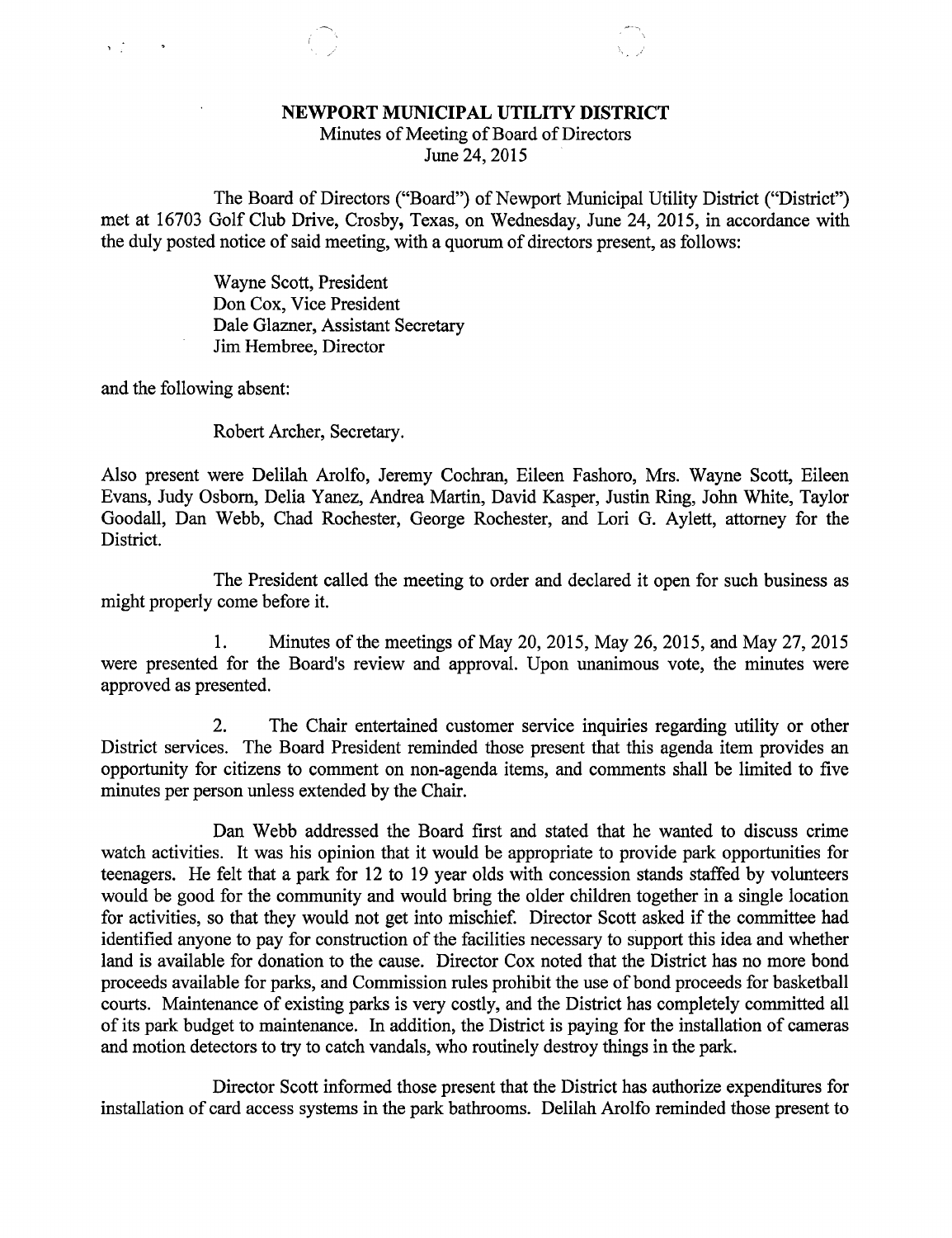call the number on the water bill if a problem is observed in the park that is not an emergency situation. 9-1-1 should be called if there is a crime in progress. If large numbers of kids are seen congregating but there is no emergency, the operator can direct field personnel to the area to provide eyes and ears. The kids usually scatter when field personnel arrive. Guests at the meeting thanked the Board for their efforts to bring beautiful parks to the Newport area.

3. Judy Osborn presented a bookkeeper's report, a copy of which is attached. As of today's meeting, the District has about 6.25 months of operating reserve. The Board reviewed the bookkeeper's report in detail. Upon unanimous vote, the Board approved the bookkeeper's report as presented and authorized payment of bills with checks listed thereon.

4. The Board reviewed the ethics letter and update by Investment Officer Shirley McLennan. The attorney noted that annually the Investment Officer is required to disclose whether she has any personal business relationships with any entities seeking to sell an investment to the District. Ms. McLennan indicated that she had personal business relationships to disclose as indicated on the report. Upon unanimous vote, the Board approved the Investment Officer disclosure as presented and authorized its filing with the Texas Ethics Commission and in the minutes of the District, as required by law.

The attorney then distributed a conflict of interest questionnaire. The Board members completed the questionnaires, noting no conflicts, and provided copies for the District's records.

5. Delia Yanez presented a tax assessor/collector's report. 2014 taxes were 97.17% collected. Six checks were presented for the Board's review and approval, and one wire transfer was made. Upon unanimous vote, the Board approved the tax assessor/collector's report as presented and authorized payment of bills with checks listed thereon.

6. Andrea Martin presented a billing and collections report. Total current payments were \$251,017.93, while total current billing was \$225,310.29. The 30-day arrears for May stood at \$55,162.62, but as of today's meeting the arrears stand at \$16,759.57. There were 40 new connections in the District, of which 35 were owners and five were renters. Of those new connections, five were new homes, and 35 were pre-existing homes. 20 accounts were finaled, and there were 62 vacancies.

Ms. Martin then provided a report on behalf of Aggressive Waste. Four yellow tags were issued for non-compliant household trash, and 14 yellow tags were issued for non-compliant heavy trash. The District's trash collector received a complement regarding service above and beyond the normal standard to an elderly couple in Newport. The Board commended Aggressive Waste and noted it was nice for the District to receive complements.

Upon unanimous vote, the Board approved the billing and collections report as presented.

7. The Chair entertained developers' reports. First, Eileen Fashoro reported on behalf of Rampart. In Section 8, Lennar is still working on detention issues. Ms. Fashoro brought copies of the re-platted Section 8, which is still under contract. The District engineer requested a CAD map of Section 8. Ms. Fashoro also reported that 11 acres on the canal is being evaluated by potential purchaser Lennar for development of duplexes. Another 9-acre reserve at the corner of County Club and Golf Club is under contract with Dunhill Builders, and they are planning half-acre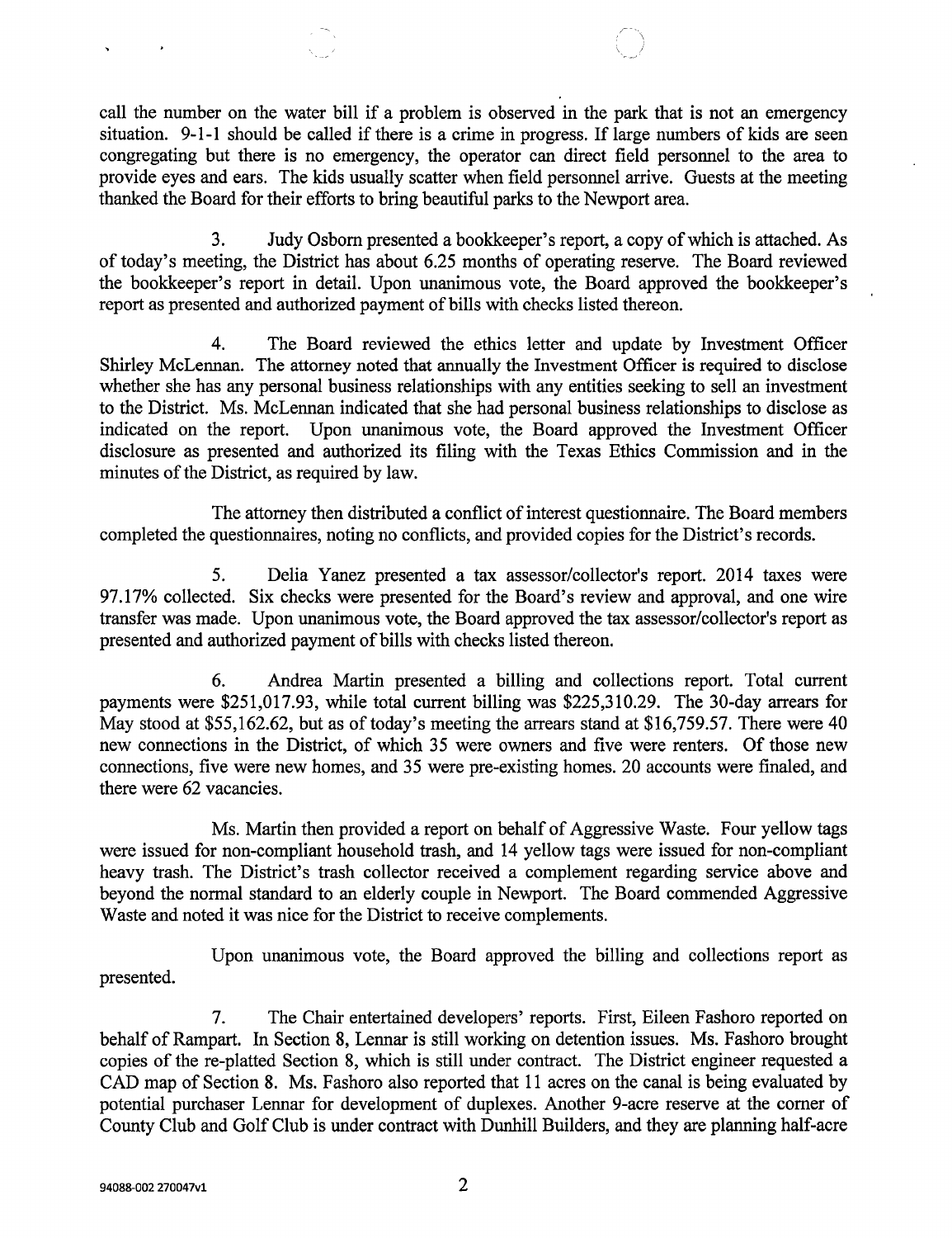lots. 15 acres is under contract to Rochester Enterprises, and they are also trying to work out detention and drainage issues in coordination with the Section 8 developer.

Nino Corbett was not present at the meeting and there was nothing new to report on behalf of his development.

8. The Board considered a request from Harris County MUD 525 for participation in the District's groundwater reduction plan. Taylor Goodall of Smith, Murdaugh, Little & Bonham briefly introduced himself and noted that as the law firm represents both clients and has a conflict of interest, he was going to turn the presentation over to the developer to make directly. Mr. John White of Madison Development addressed the Board regarding his planned development north of Foley Road. Mr. White previously worked for DR Horton and has land under contract in Harris County MUD 525, which is a MUD that has not yet been confirmed by election. The developer is suppose to close on the property by July 31, 2015. The developer was negotiating diligently with the City of Houston regarding exclusion of that property from the City's boundaries and issuance of a sewage treatment plant permit. At the last minute, the City of Houston indicated that they would not let MUD 525 join their groundwater reduction plan and insisted that they find a GRP partner. MUD 525 would like an "agreement to agree" with Newport so that they can begin long term strategic planning and get their MUD created and confirmed with the City of Houston's consent. Mr. White stated that the MUD 525 wants a long term relationship with Newport. In Phase 1 of MUD 525's development, a water well is planned. A supply line could be considered for surface water in 2025 when the next Subsidence District conversion milestone occurs. Mr. White stated that he was willing to share all consultant costs in evaluating the proposals. Their plan to enter into the District's GRP would reduce the District's operational and capital costs. Justin Ring, the engineer for MUD 525, noted that the District has already incurred costs to build surface water treatment facilities and is therefore well positioned to make money from this investment. The developer confirmed that they are also negotiating with the North Harris County Regional Water Authority, in case the District cannot accommodate their request. If neither option works, they will meet again with the Subsidence District in attempt to form their own GRP. The Board thanked the developers for their presentation and requested that they exit the room to allow the Board to discuss the matter further, since the developers indicated that they were trying to get an answer at today's meeting.

After the developers and their consultants exited the meeting, the Board discussed the matter in some detail. David Kasper outlined some proposed terms and conditions for a letter of intent with MUD 525. The letter will contain a limitation on liability in case the parties cannot agree. The letter will also advise the developer that the cost of water production is quite expensive, and Newport will insist that MUD 525 pay rates that make the deal advantageous to Newport MUD. After a full discussion, the Board asked the developers and their consultants to return to the meeting. Upon unanimous vote, the Board authorized the District engineer to send a letter of intent to MUD 525 outlining general key points under which the District would consider negotiation for MUD 525's participation in Newport's GRP. The developers thanked the Board for their consideration.

9. The Board considered a request for a reimbursement agreement and utility agreement from Rochester Enterprises, LLC. Chad and George Rochester introduced themselves to the Board of Directors and noted that they have a 15-acre tract under contract from Rampart. They want to develop the tract into a residential subdivision and would like a utility commitment for 74